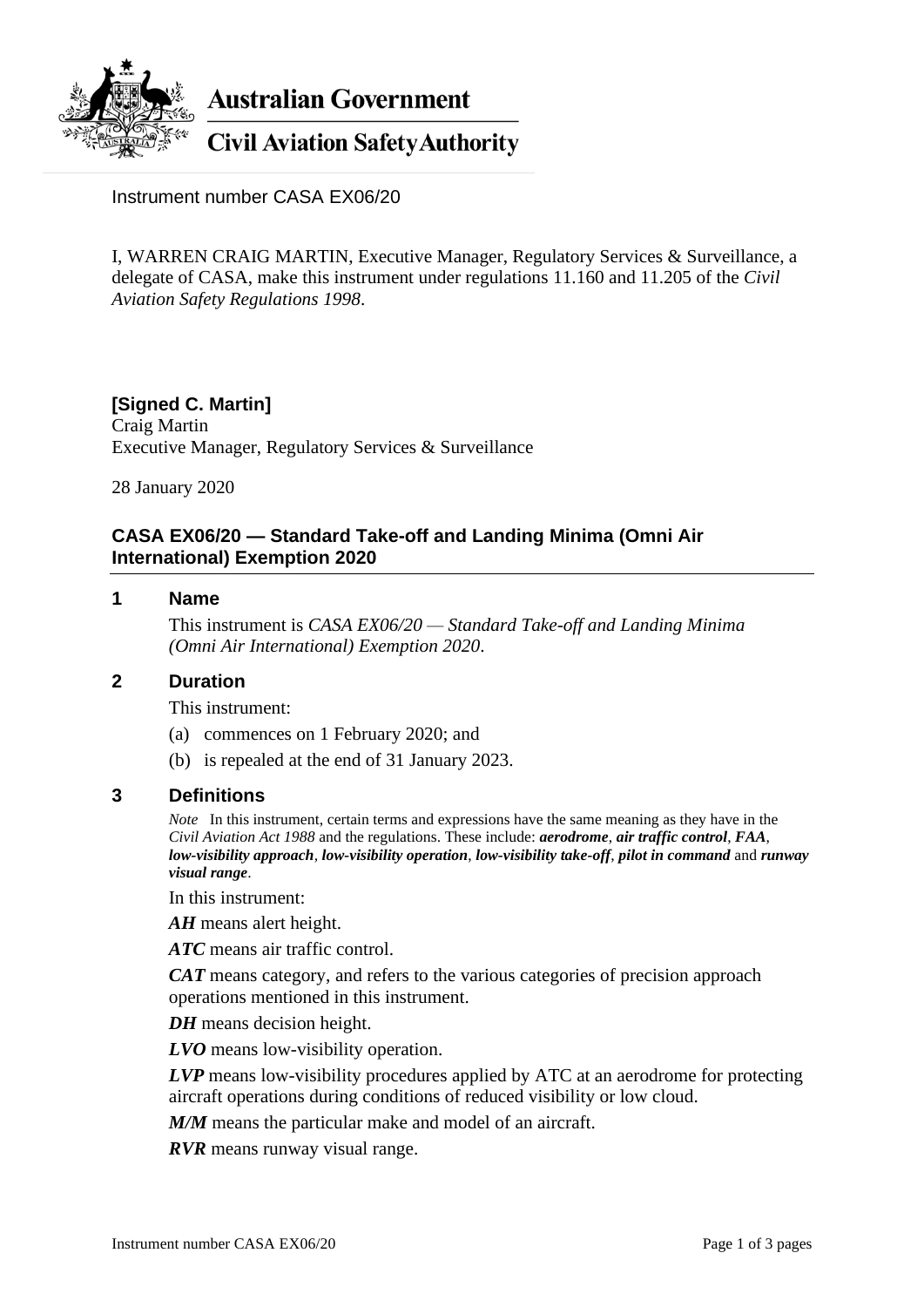# **4 Application**

This instrument applies in relation to Omni Air International, LLC of Tulsa, United States of America, ARN 782502 (the *exempted operator*), if:

- (a) the exempted operator conducts a flight to or from an aerodrome in any of the following kinds of aircraft (the *aircraft*): B767-200ER, B767-300ER, B777-200ER; and
- (b) ATC at the aerodrome has informed the pilot in command of the aircraft that LVP are in force.

## **5 Exemptions**

- (1) The exempted operator is exempt from compliance with subregulations 257 (3) and (4) of CAR in relation to the flight.
- (2) The pilot in command of the aircraft is exempt from compliance with subregulations 257 (3) and (4) of CAR in relation to the flight.

#### **6 Conditions**

- (1) It is a condition of the exemption in subsection 5 (1) that the exempted operator ensures compliance with the requirements mentioned in subsection (3).
- (2) It is a condition of the exemption in subsection  $5(2)$  that the pilot in command of the aircraft ensures compliance with the requirements mentioned in subsection (3).
- (3) The requirements are:
	- (a) the aircraft must comply with the meteorological minima for LVO and associated requirements set out in Schedule 1; and
	- (b) the requirements for LVO mentioned in Schedule 2.

## **Schedule 1 Operating minima for LVO**

#### **Low-visibility take-off minimum**

1 An aircraft of a kind mentioned in column 1 of Table 1 must not conduct a low-visibility take-off from the aerodrome if the reported RVR for the take-off is less than the meteorological minimum mentioned in column 2 of the Table.

#### **Table 1: Low-visibility take-off minimum**

| <b>Aircraft M/M</b>                | Meteorological minimum |  |
|------------------------------------|------------------------|--|
| $\vert$ (column 1)                 | $\alpha$ (column 2)    |  |
| B767-200ER, B767-300ER, B777-200ER | $150 \text{ m}$        |  |

#### **Low-visibility approach minima**

- 2 An aircraft of a kind mentioned in column 1 of Table 2, when conducting a low-visibility approach operation mentioned in column 2 of the Table for the purpose of landing the aircraft:
	- (a) has the RVR meteorological minimum mentioned in column 3 of the Table for the low-visibility approach operation; and
	- (b) must apply the DH or AH mentioned in column 4 of the Table for the low-visibility approach operation.